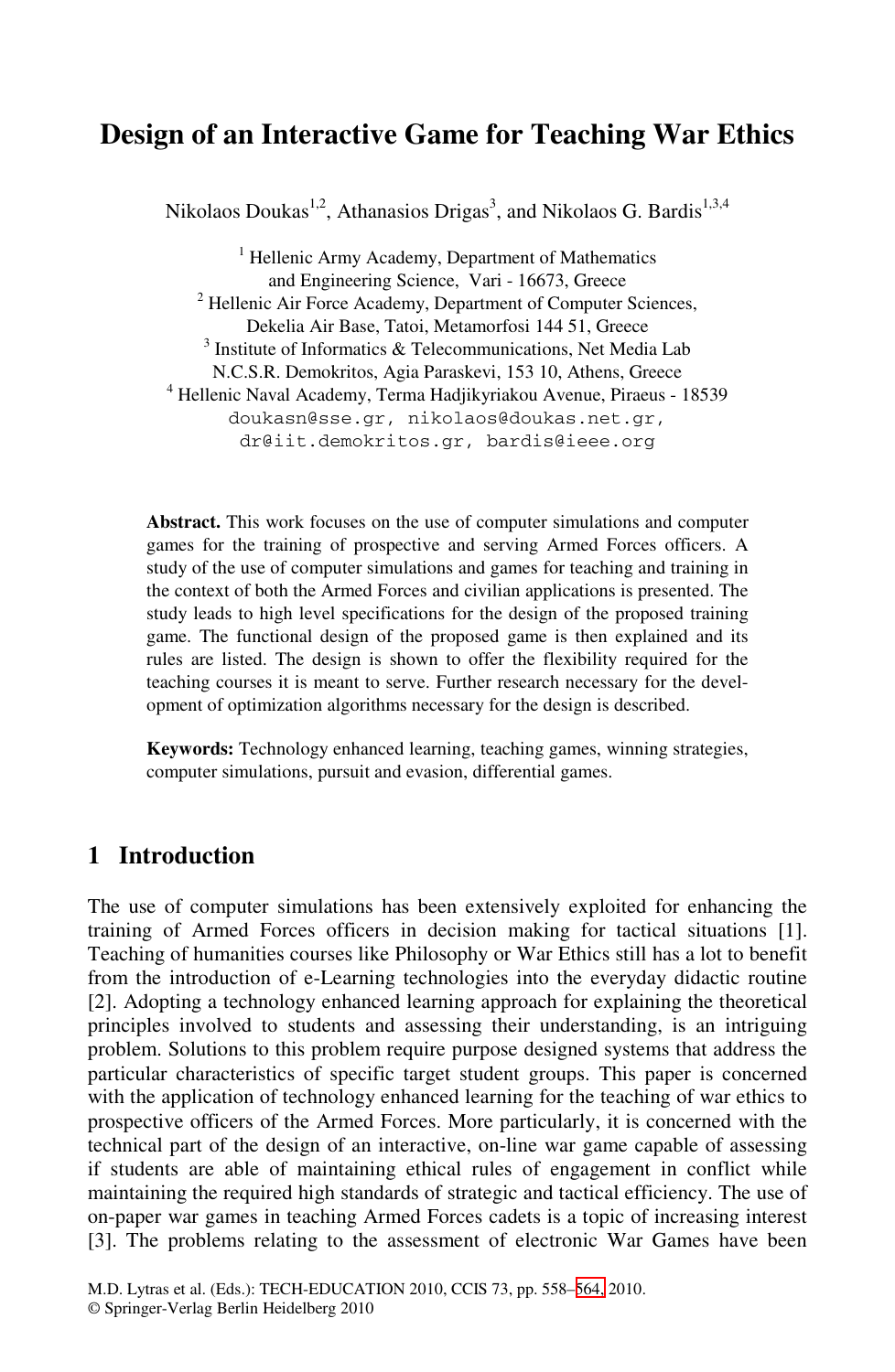extensively analyzed in [4] and a multidimensional assessment roadmap has been proposed. In the same study, a very simple sample scenario and preliminary design principles for such a game have been listed.

The aim of this paper is to present a high level functional design of an interactive, on-line, multiplayer game that will be capable of supporting the training prospective officers of the armed forces on the war ethics and maintaining international law governing the rules of armed conflict. The game incorporates tactical and strategic aspects so as to enable students to appreciate the difficulties of abiding by ethical rules while achieving their military goals and devise methods for overcoming such difficulties. The design of the game allows users to compose new crisis scenarios, to determine the rules that are applicable in each case, to assign the importance of the different aspects of the game to the final scoring of the participants and of course to play the game. Algorithms developed in the context of the game can also be used as driving forces for decision support tools.

In Section 2, existing work on the field of games design for teaching and training purposes for both military and civilian contexts is presented. In Section 3, the functional specifications for the present work are explained and the high level functional design for the proposed war game is given. In Section 4, the advantages of the proposed design are outlined. It is hence demonstrated that this design offers significant flexibility for instructors and effectively supports the teaching of the required topics of the curriculum. Finally, a roadmap for the implementation of the game and its assessment in real teaching is given.

## **2 Interactive Games for Training in Decision Making**

The use of games for teaching specialized skills to prospective or serving officers of the armed forces is a well accepted approach  $([1], [2], [3], [4], [7], [8], [9])$ . Officers, as well as many other professionals, need to be able of taking accurate decisions within very strict time limits while taking into account a large amount of possibly uncertain information. This is a very complex task and it is hence difficult to train the personnel simply on a theoretical basis. Such decisions involve subjective evaluation criteria, constraints of a physical or legal nature, assessment of imprecise data and selection from multiple action alternatives. For the case of military operations, the situation the officer has to be trained in is called the "Fog of War" [2], a term that illustrates the fact that the commanding officer always has an impaired view of the complete picture of the field of action.

The use of computer simulations for training (or aiding) personnel to efficiently cope with this kind of situations is always impeded by the fact that both the decision space of such problems, as well as the parameter space upon which these decisions are based are neither finite, nor can they be unambiguously defined [1]. What is proposed in literature therefore is the use of mathematical optimization to follow the situation as it evolves in real time or pseudo-real time ([1], [6], [9], [11]).

Depending on the training required, different types of mathematical modeling may be employed. Pursuit and Evasion situations may be considered as an example of a Differential Game [6]. Pursuit and Evasion games include the "Guarding the target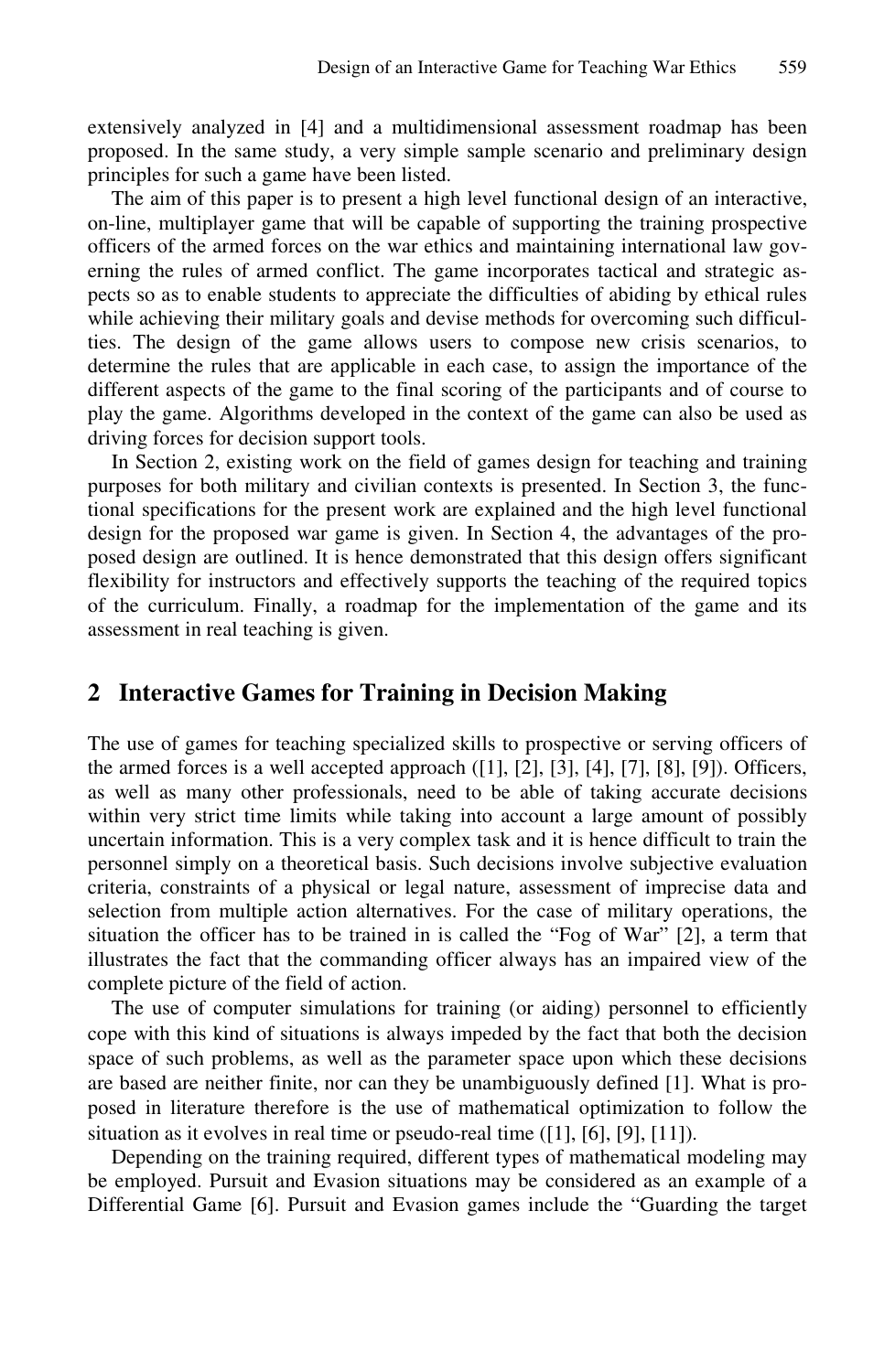problem, deadline games and patrolling games [6]. Their general aim is to guard a target, which is an area on the plane, from the attacks launched by the evader. Such problems may be formulated in both continuous and discrete versions. A discrete guarding game played by two players based on a directed or undirected graph is an NP hard problem [6]. When considered under restrictions, such as a limited size plane, encompassing an undirected graph, analytical answers as to the optimal strategy that a player should follow may be derived [7]. In its simpler form, a pursuit game is a zero-sum game, in that the goals of the players are conflicting (player A wants to occupy space S, currently occupied by B etc). A less simplistic approach to the design of pursuit games is the non-zero sum case where the goals of the players may not always be conflicting [12].

For a three player discrete game where coalitions are possible, probabilistic analysis, rather than the adoption of an optimal analysis is proposed [8]. Allowing explicit coalitions in games completely alters the theoretical perspective of the game, since the actions of the allied players are independent and may encompass different field information. Defeating a coalition may involve different strategies, such as defeating each ally at different times [8].

A further distinction needs to be made between full information and partial information games. In full information games, all players have full knowledge of all the opponent's forces, as well as all their past moves. In partial information games, players lack knowledge of their opponent's past moves and their opponent's present situation. A player must hence hypothesize about all these parameters and the complexity of the analysis required to derive an optimal solution increases dramatically [9]. Partial information games are better suited to model the fog of war concept.

Continuous modeling of pursuit situations is also possible. In this case pursuers and targets are moving in continuous space and time and the requirements are minimizations of the distances and times subject to the physical constraints of the hardware being used [10]. The scope of the game in this case becomes an optimization of the speed of reaction of the players and deviates from the aim of this work which is targeted to the philosophical aspects of applying the ethics of war rules, subject to the strategic and tactical aims, as well as to the limitations of the fog of war.

Games are an intriguing tool for training personnel on responding to hard to solve problems in real time and this may be verified by the amount of research devoted to this topic [11]. In this section a selection of issues concerning the design of games was presented. This leads to a clearer view on how the design of a game suitable for the teaching of ethics should be approached.

# **3 Design of the Game**

The aim of this work was to design a game that is suitable for teaching ethical rules. Given that this game was targeted for application in the case of prospective Armed Forces officers, it needed to be able to keep the students – players constantly aware of three additional very important aspects of their mission, namely its strategic and its tactical goals as well as the inevitable impairment of the fog of war. It is proposed to be a partial information game of more than two players with the possibility of coalitions.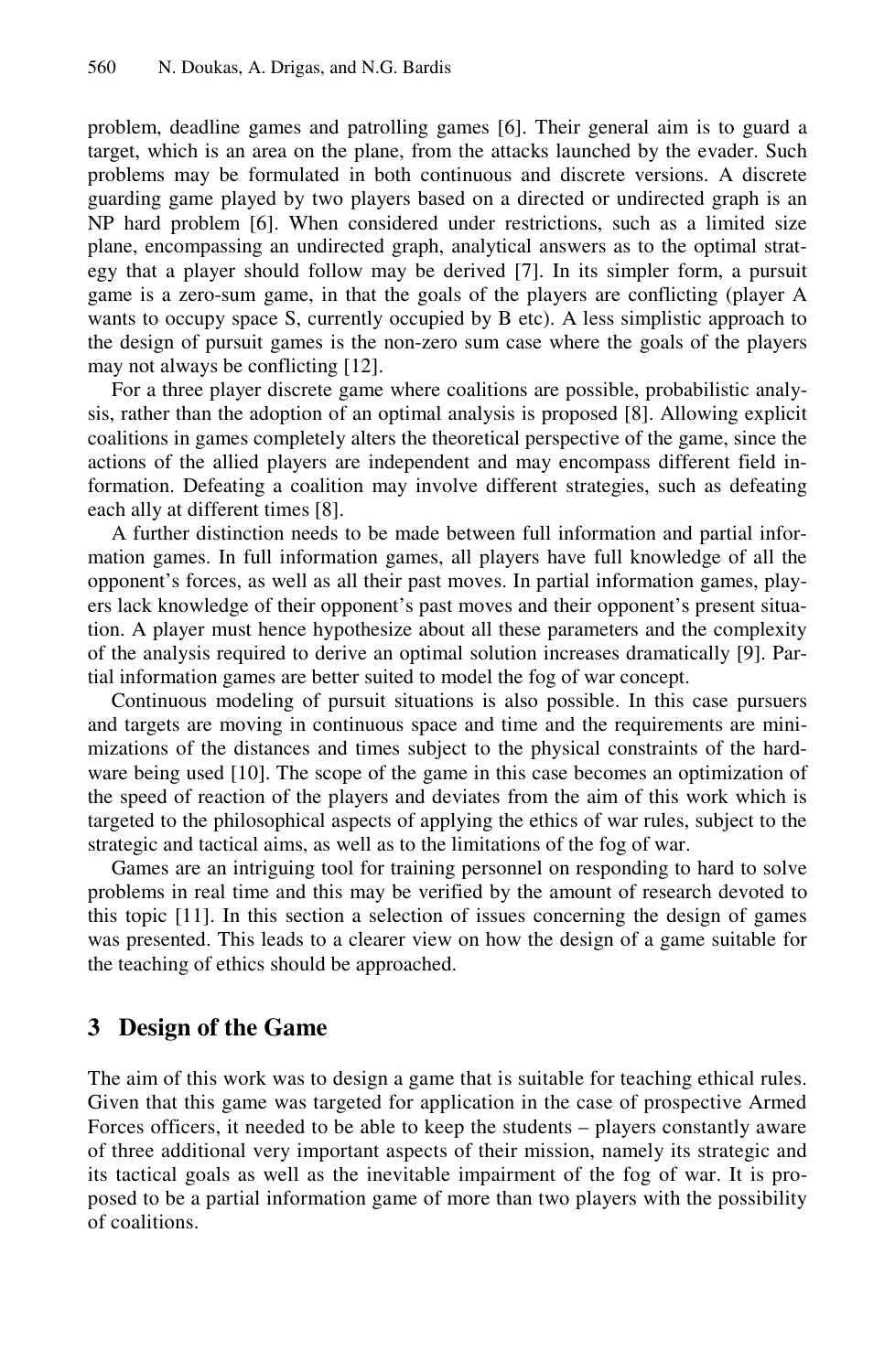#### **3.1 The Concept of the Game**

More specifically the proposed game is based on a grid, similar in concept with a naval battle game [4] or chess. The main difference from these games is that the proposed war game uses a larger grid with significantly finer resolution. The players of the game belong to one of two groups:

- Tactical army: These are players that represent the armed forces of a state and are hence bound by laws, ethical rules etc.
- Terrorist groups: These players represent forces that are not bound by ethics or rules and their behavior is totally unpredictable. Such players may be human participants or may be automatically handled by the computer program.

In addition to the above, there are two additional categories of players that may be active on the board or be implicitly represented:

- Strategic command: Represent the leaders of tactical armies and set military targets and assessment parameters
- Civilian population: Represent non-fighting individuals that exist on parts of the grid. Despite the fact that they are not active militarily, they may influence the outcome of a battle in various ways, e.g by storing weapons for one player or preventing a player from attacking a specific target.

The two last player categories are typically game parameters set by the instructor (implicit participation) or are active characters that are managed by either the instructor or the computer. Two or more players may belong to an alliance.

Each player possesses a number of pawns that are placed on specific positions on the grid. The grid is a discrete space, i.e. pawns may reside only on the vertices of the grid. Areas on the grid represent different geographical areas (ground, sea, buildings, difficult to access areas). Each pawn represents a specific type of forces (infantry, armored vehicles, ships, planes etc). The pawns may be laid on the grid by either the instructor or the player at the beginning of the game. Civilian pawns are also positioned on the grid by the instructor.

Each player plays on their own computer screen. On their own screen they are capable of seeing their own pawns and the pawns of their allies. Each of the pawns of a player also conveys intelligence information to their headquarters. In practice, this means that a player can also observe on their screen information about their opponents' pawns that their own pawns can see. An infantry unit will hence give its owner visibility over a small area around it, while an airplane will give visibility over a larger area.

## **3.2 Playing the Game**

Each player plays in turn and moves a number of pawns or uses a number of weapons. Each pawn may move a certain distance on the grid according to its type. The number of pawns moved at each turn by each player is a parameter set by the instructor. Each pawn carries a limited number of weapons, depending on its type. Each weapon is effective against specific types of adversary pawns. A player may choose to either destroy or arrest pawns that are in range of their weapons. The use of certain types of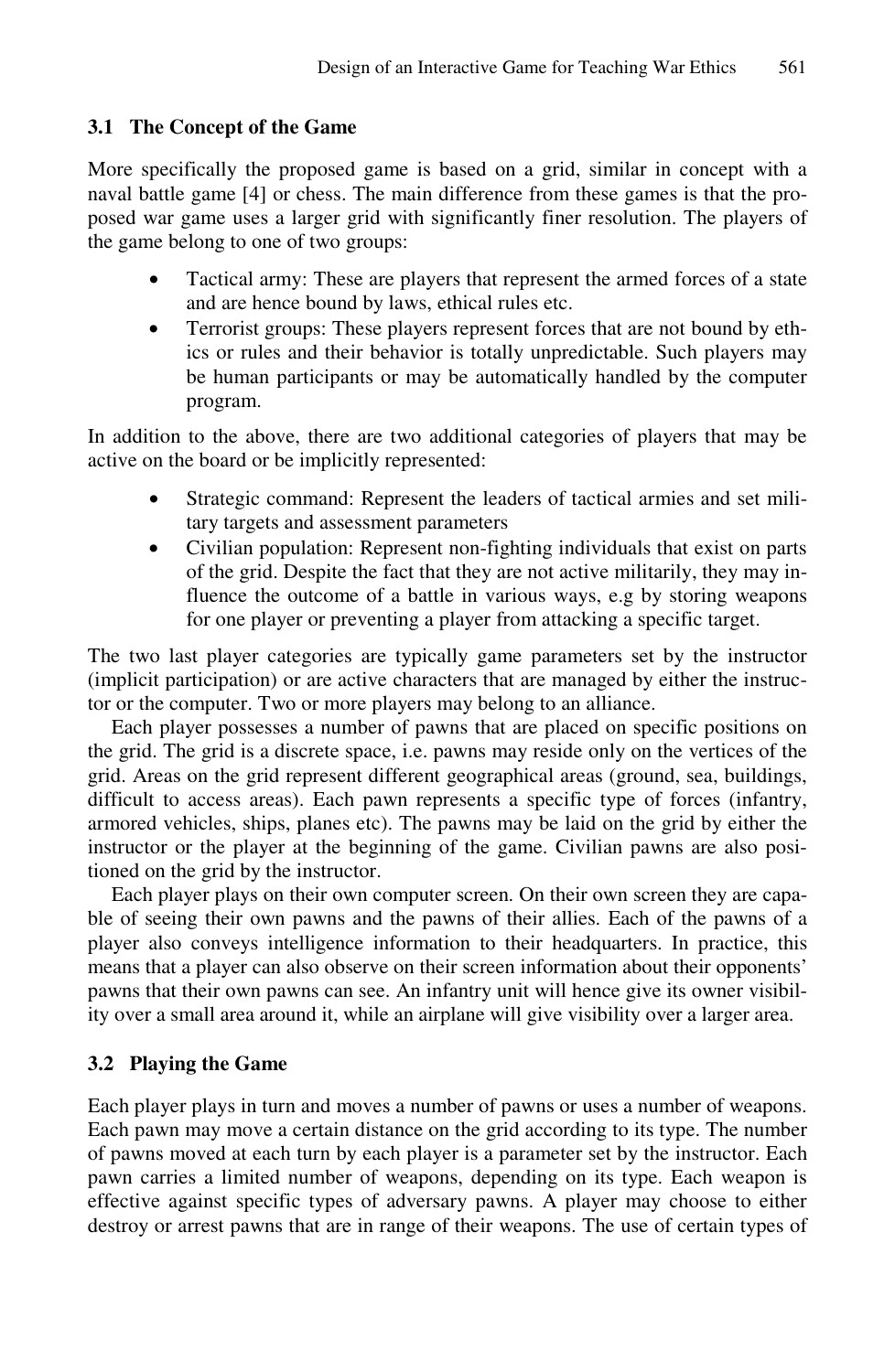weapons may be prohibited or impossible in certain areas. Weapons may be stored in certain positions on the grid. Such weapons are accessible to anybody occupying that part of the grid.

#### **3.3 Pawn Movement Limitations**

A player is given an initial amount of credit at the beginning of the game. Each pawn move has a cost that is deducted from their credit. Similarly, each weapon use also has a cost. A player may not move a pawn or use a weapon if they do not have enough credit left for this move. Certain positions on the grid are not allowed for certain types of pawns (e.g. the sea for infantry).

#### **3.4 Definition of the Mission**

Players are assigned missions that they need to achieve. A mission may involve occupying an area on the grid, arresting a number of adversary pawns, destroying a number of adversary pawns etc. Pawns that have been arrested and are prisoners of a player, incur a steady cost upon that player.

#### **3.5 Scores and Eviction of Players from the Game**

Each part of a mission that is achieved carries a certain number of points towards the final assessment of the player. A player also adds points to their score according to the credit they have left at the end of the game. A player loses points by not having achieved certain parts of their mission at the end of the game, by destroying civilians or allies and by using certain weapons in certain areas. These weapon – area limitations are instructor set parameters.

A player is evicted from the game if certain weapons in certain areas, if they use a weapon on an area with no targets or if they disobey any other instructor set rules. The player is also evicted from the game if a certain percentage of their pawn is destroyed or captured. The game finishes when a player achieves a certain percentage of the goals of their mission or if there is only one player left in the game.

For the case when some players assume the role of terrorists, scoring becomes asymmetrical, i.e. some players may score points for the same actions that cost points to other players.

# **4 Assessment of the Design and Future Work**

The design of the game that was presented in a previous section represents a realistic model for the situations in which the players will have to apply the ethics of war principles that they have been taught. The ethical aspect of the game has been expressed as rules that either cost a player points or cause the "sudden death" of a player, i.e. their immediate expulsion from the game. This way, ethical rules could be measured on the same scale as other objectives of the game such as the completion of the player's mission or the credit points that the player has had to spend in order to pursue their mission. This model represents a real world situation where deviation from the ethical rules incurs costs upon real world players in the form of social pressure, social exclusion as well as legal proceedings.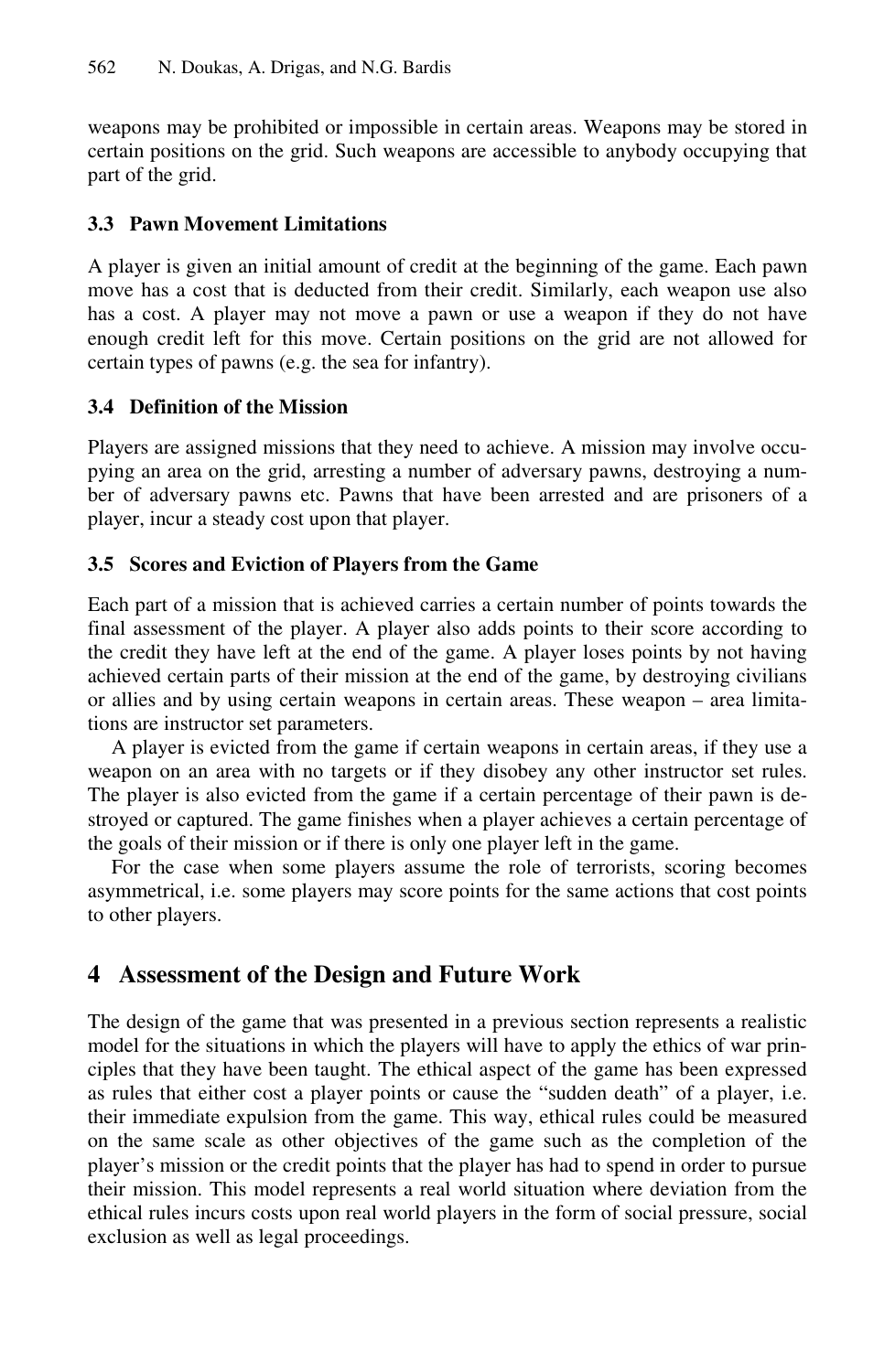The proposed design gives extensive liberty to the instructor to implement the game so as to match the priorities of their own classroom teaching, the particular aspects of the theory that they wish to stress or the strengths and weaknesses of a particular group of students. The instructor also has full liberty to participate in the game by assuming unconventional roles, such as that of a terrorist group, groups of civilians or the strategic leader of the players. The design also allows the game to change its scope, from a training exercise to a decision support platform. This is feasible by the use of suitable optimization algorithms that derive feasible, optimal or suboptimal sequences of movements for completing missions, based on mathematical analysis or heuristic rules.

There are still several theoretical issues regarding this work that need to be studied. These have to do with algorithms for producing strategic and tactical paths for dealing with specific situations with which the players may be faced. Algorithms will have to be designed based on both analytical and heuristic approaches. It has been shown in the literature surveyed that optimal solutions will not in general be feasible. The feasibility or infeasibility of seeking an optimal solution will have to be studied. Additionally, the calculation of limits in performance may be sought that can be used to compare the relative merits of heuristic solutions. The calculation of lower bounds that permit the determination of realistic tactical and strategic goals are also of interest to this work. Such a lower bound is derived in [8] for the case of a Cop and Robber game, where it is shown that depending on the distance between the two players, the game may be futile for either the Cop or the Robber.

The final and maybe most important step of this study will be the use of the game in the classroom and the assessment of its impact towards facilitating the teaching and improving the students' understanding of the topic. Additional interest is focused on the effectiveness of the strategies that the optimization algorithms will produce for the players that are automatically controlled (e.g. the terrorist groups).

## **5 Conclusions**

A study on the use of computer games in teaching prospective Armed Forces officers. Existing work relating to the design of war games and training games were presented. The high level design of a training game was presented that is suitable for use in the teaching of war ethics to students. The game was designed to be able to assess the player skills in maintaining ethical rules and international laws on armed conflict while still achieving the strategic and tactical aims of their missions. The broad rules of the game were presented. The design was shown to offer flexibility to the instructors, allowing them to adapt the game to the requirements of their own teaching. Directions for further development of the game were presented, in both theoretical and applied aspects.

## **References**

1. Hicks, J., Petrov, V., Stoyen, A., Zhu, Q.: Intelligent agent-based software architecture for combat performance under overwhelming information inflow and uncertainty. In: Seventh IEEE International Conference on Engineering of Complex Computer Systems, pp. 200– 210 (2001)